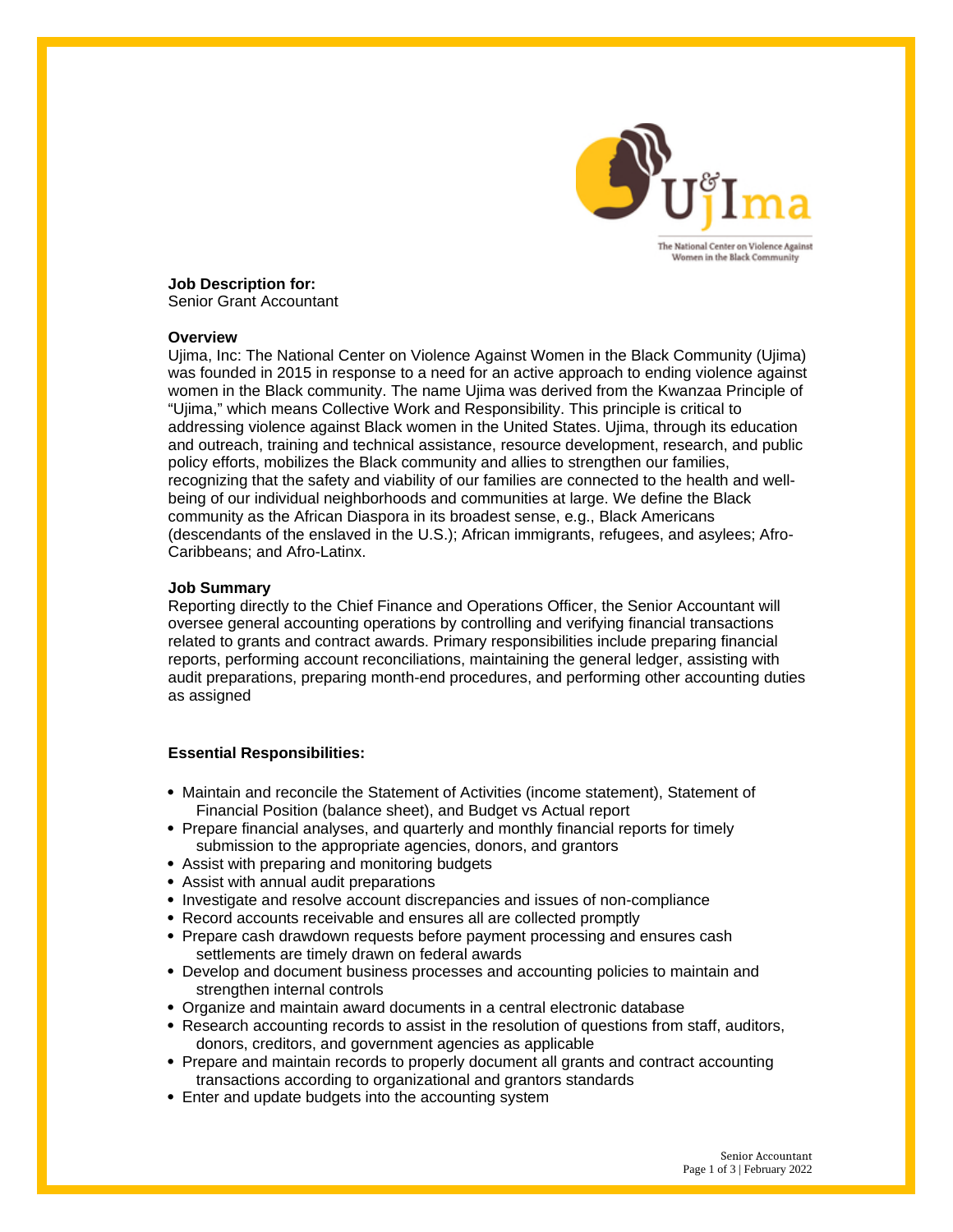- Prepare financial and operation reports, current and comparative analysis, and other ad hoc reports as required
- Maintain the confidentiality of financial records
- Work closely with Staff Accountant and Grant Compliance Specialist and serve as a backup as necessary
- Work closely with program staff and finance team to coordinate and provide documentation for site visits and all other financial audits
- Ensure compliance with GAAP principles and 2 CFR
- Perform other tasks as requested by the Officers, Directors, and employees

## **Qualifications**

- BA / BS with a concentration in Accounting strongly preferred
- Minimum of 5 years of experience in a progressively responsible accounting role
- Thorough knowledge of basic accounting procedures
- Solid working knowledge of Generally Accepted Accounting Principles
- Experience with general ledger functions and the month-end/year-end close process
- Familiarity with financial accounting statements
- Demonstrated work experience managing multiple government-funded programs and/or accounting preferred
- Fund or Not-for-Profit accounting experience preferred

## **Skills**

- Advance MS Excel skills
- Strong organizational and administrative skills.
- Excellent communication skills, both written and verbal.
- Proficiency in QuickBooks or other Accounting Software
- Accuracy/precision in math
- Detail-oriented with strong analytical and problem-solving skills.
- Ability to multitask and manage multiple projects with overlapping deadlines.
- Ability to work independently as well as collaboratively in a small office setting.
- Pro-active and self-motivated
- Flexible scheduling to allow for work outside of regular business hours as requested.
- Good judgment.

| Reports to:               | Chief Finance and Operations Officer                    |
|---------------------------|---------------------------------------------------------|
| <b>Employment Status:</b> | Full time, Exempt                                       |
| To Apply:                 | Send résumé and cover letter to jobs@ujimacommunity.org |
| <b>Closing Date:</b>      | March 6, 2022                                           |

# **Equal Employment Opportunity**

It is the policy of Ujima, Inc: The National Center on Violence Against Women in the Black Community to provide equal employment opportunity to all persons regardless of age, color, national origin, citizenship status, physical or mental disability, race, religion, creed, gender, sex, sexual orientation, gender identity and/or expression, genetic information, marital status, status with regard to public assistance, veteran status, or any other characteristic protected